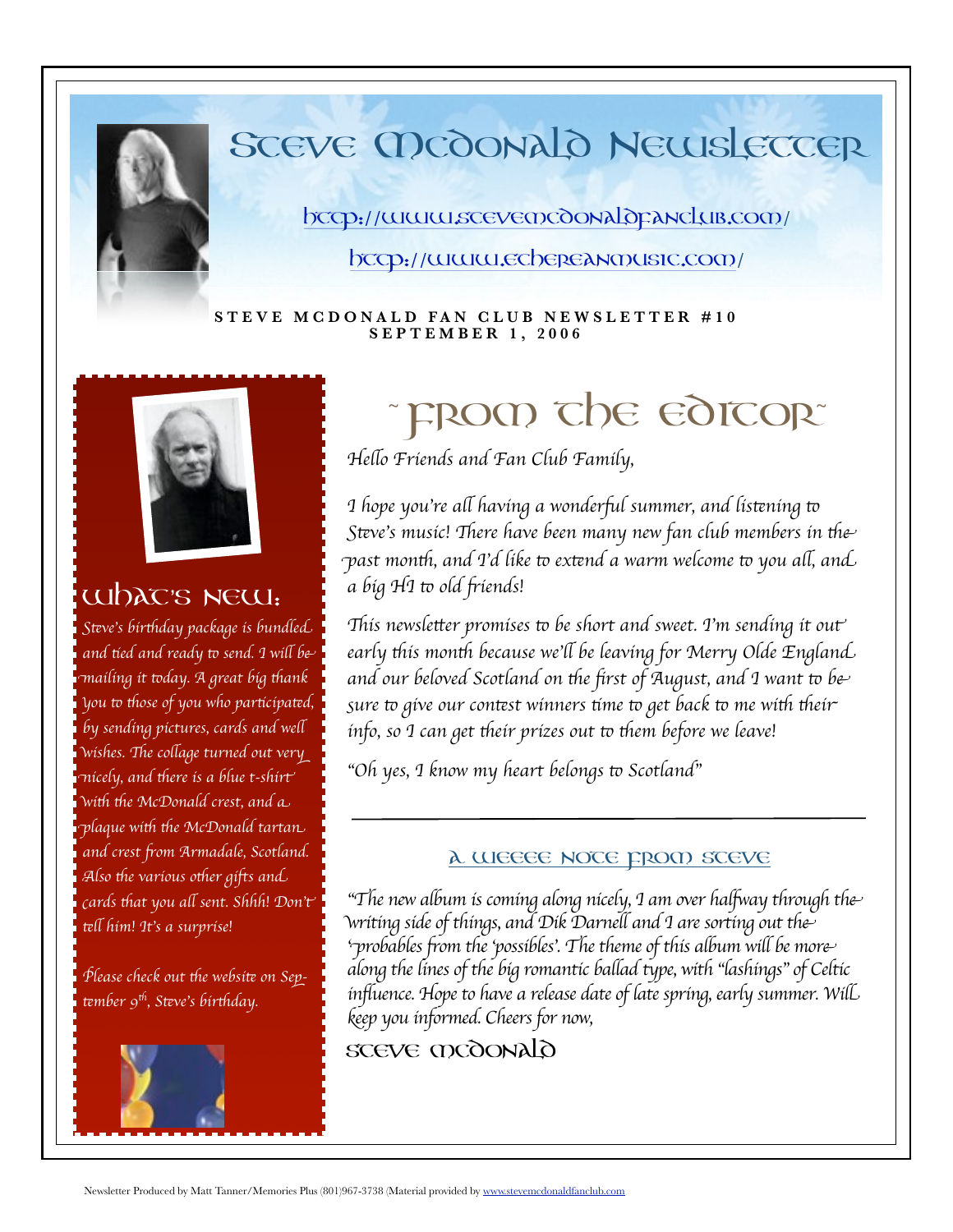## CONCESC NEWS

## On the road team WINNER



### sweepstakes **WINNER**





**Gerry Cross**

Your photo mug is on its way to you! There's a new contest for this month, so please check it out at www.stevemcdonaldfanclub.com and click on the Sweepstakes link.



## ON THE ROAD TEAM information

In case you're wondering what this is all about, the On The Road Team is a very special group of fans who help promote Steve's music. I know through your e-mails to me that many of you are already doing this by telling friends about his muof you are already doing this by telling friends about his mu-<br>sic, posting about his music on message boards, and asking for his music in stores. Thank you for your efforts! We"re thrilled by your support, and we'd love to encourage you to continue to spread the word about Steve's music. On The Road Team membership is open to all of Steve's fans, and benefits include your name listed on the front page of the On The Road section of the website, and a chance to win autographed CDs in a monthly drawing for On The Road Team members only. Joining is easy; just visit www.stevemcdonaldfanclub.com and click on Please Come and Join The Fun to see what you need to do. Whether you decide to join the team or not, we appreciate your support!





catepress.....

http://www.ethereanmusic.com www.cafepress.com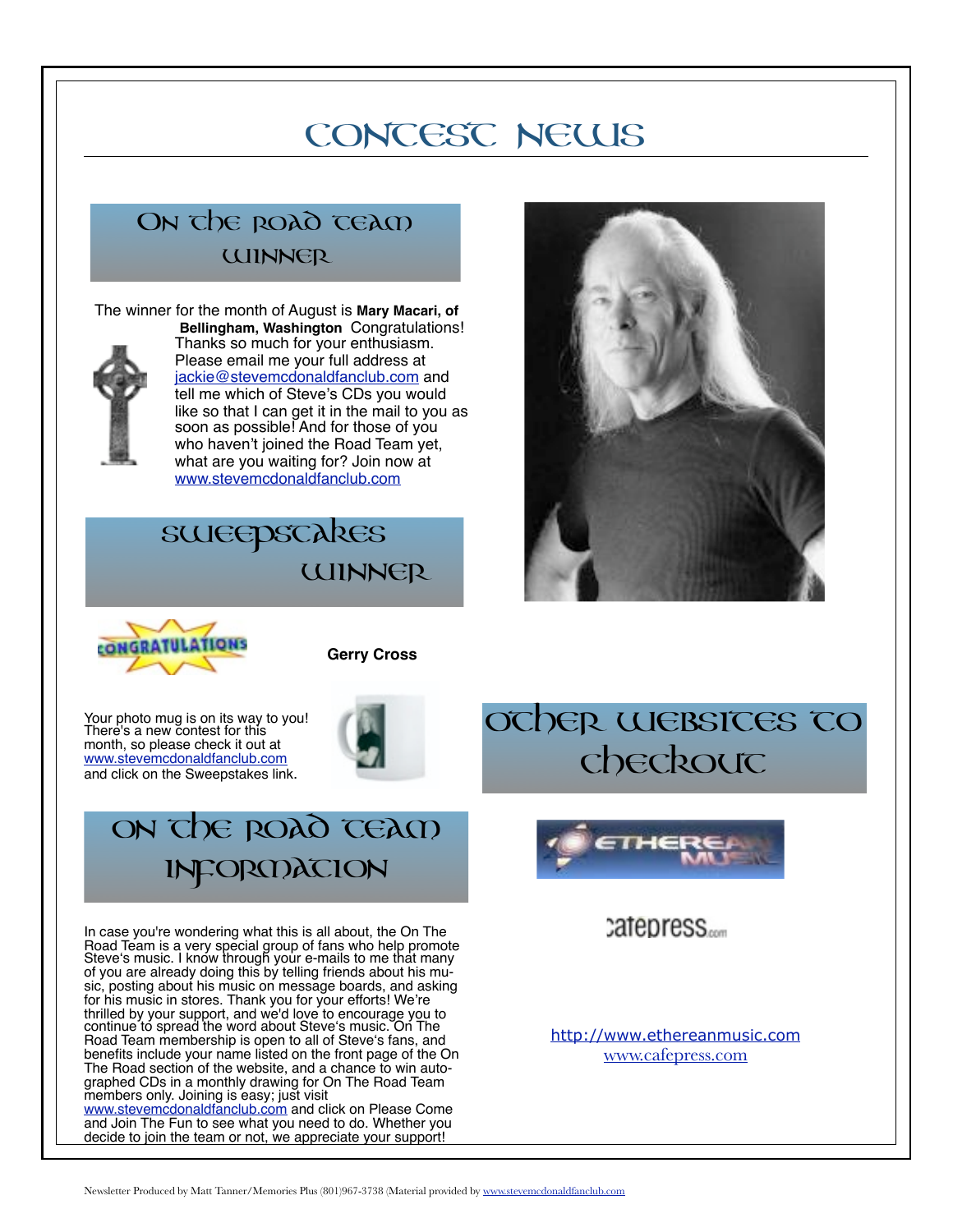



"You'd expect to hear Steve's music at any Scot'tish festival or Celtic concert, Barnes & Noble listening wall, and certainly in your own stereo  $\neg$ layer. But recently St<del>e</del>ve's talent has ventured into some new territory...would you believe into the hard street beat of urban hiphop?  $\mathcal{D}\mathsf{M}\mathsf{X}$ (Darkman X who's real name is Earl Simmons) just released his new album this month on Sony Urban Music titled "Year of The Dog... Again." And on track 11 called "Blown Away" he chose to sample some music from the songs "Light From  $\mathcal H$ Distant Shore" and "Fallen Flowers" written by Steve and performed by Hollie Smith. Before You rush out to purchase or download the music, please be aware that DMX material is not for the faint of ears. Reviewers use one word to describe DMX's music: RAW. They call his lyrics and delivery "unfiltered aggression". And only the best audiophiles will be able to discern Steve's samples lying beneath the layers of Thythm and rap. Both Steve and Etherean Music are thankful DMX chose this music be-cause it brings in extra capital to keep Steve going as an artist and help fund Steve's music. Steve's new album (now in production with Dik Darnell) is Steve's highest quality recording to date including full orchestra and state-of-theart recording. We think all of Steve's fans are going to love this one; and, unlike the DMX album, the new  $CD$  won't come labeled with an Explicit Content/Parental Advisory sticker!"



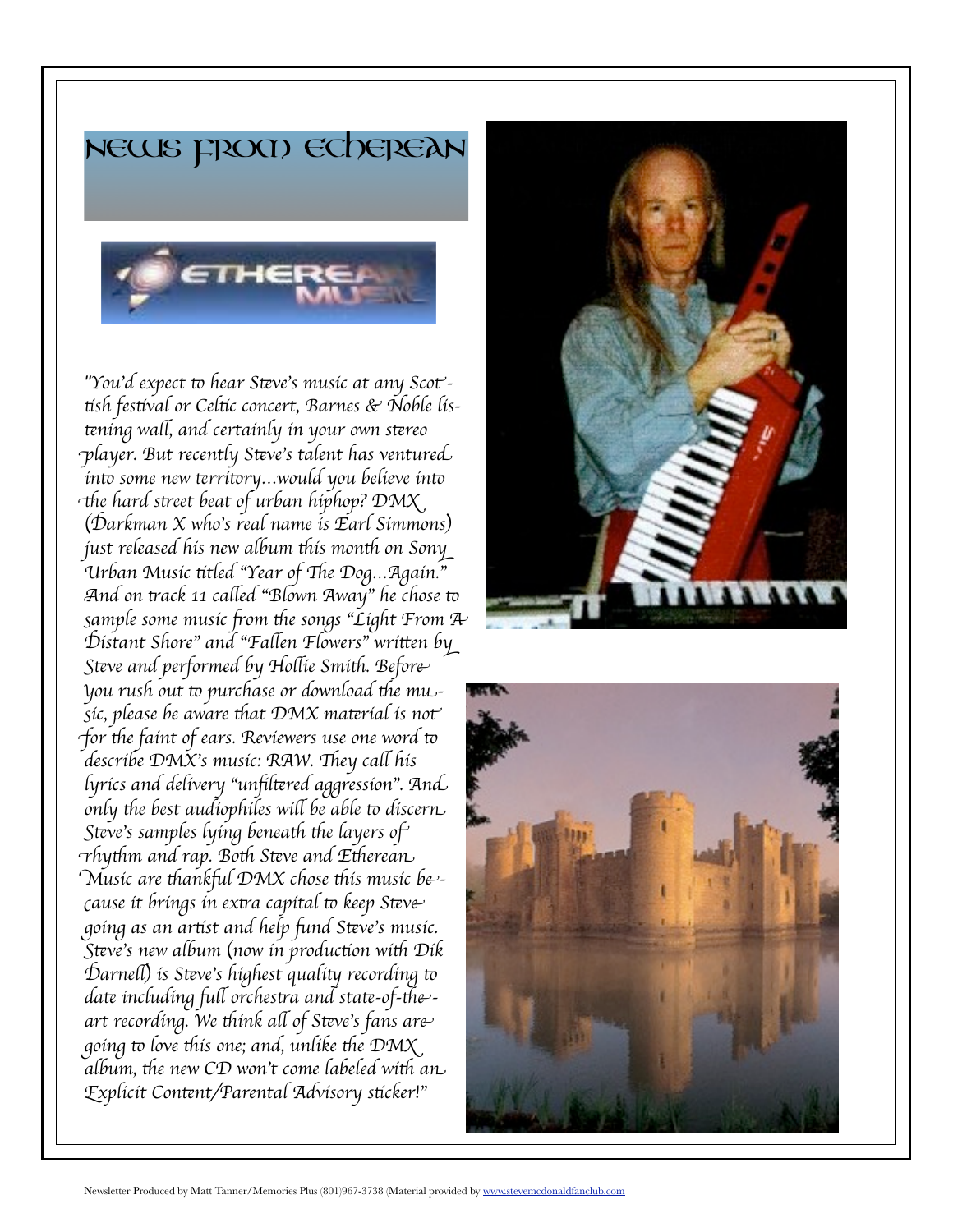#### **COORE**  $COOQ$ **NEWS**

Julian Wilson, one of our fan club members, has been good enough to send me a discography of Celtic Warrior. It is one of Steve's first Celtic  $CDs$  that was only released in New Zealand. Please check it out on the Discography page at:

www.stevemcdonaldfanclub.com



**SCEVE MCOONALD** Celtic Warrior (only released in New Zealand) 1. The Celtic Warrior 2. I Will Return 3. Scotland The Brave\* 4. Connla And The Fairy Maiden 5. Wild Mountain Thyme\* 6. Soldiers Lament 7. Green Alba 8. The Harvest 9. Freedom 10. Skye Boat Song\* 11 Journey Of The Warrior Soul

#### shopping CAFE PRES



Women's Pink T-Shirt

\$15.99

#### **INFO**

Show your softer side or be pretty sexy in pink. Our 100% cotton, Hanes Her Way Tee is ultra-comfortable, preshrunk and durable -your choice for girlie gear with an edge.

• 5.6 oz.  $100\%$  cotton •Standard fit





**AVAILABILITY: In** Stock, will ship in 2 business days Product Number: 60439476

#### **COORE** COOO NEWS



**SCEVE MCOONALD** Sons of Somerled

Etherean music 1996 Catalogue number; 9734776012 15 tracks.

1/ introduction (2:34) 2/ sons of somerled (3:47) 3/ live on my warrior son (3:52) 4/ all you can know (5:17) 5/ loch lomond (4:53) 6/ soldier's lament (5:45) 7/ come to the isle of skye (6:15) 8/ scotland the brave (5:20) 9/ celtic segue (1:42) 10/ celtic warrior (4:56) 11/ i will return (6:06) 12/ wild mountain thyme (4:56) 13/ per mare, per terras (3:45) 14/ lordship of the isles (4:35)

15/ journey of the warrior soul (4:49)

#### OROER SDINFIE

#### SEND CHECK OR MONEY **ORDER TO THE ADDRESS BELOW TO ORDER SPINFIELD NOW!**

Jackie Bishop 38132 41st St. E. Palmdale, CA 93552

CD cost is \$16.98 plus \$4.99 shipping and handling to anywhere in the U.S.

#### **B** The Celtic Cofe

Steve McDonald is someone Whom we have long sought after for a "Featured Artist of the<sup>"</sup> Month" focus at the Celtic Cafe, ever since a couple of our chat community regulars, Peter and Lisa, starting raving about "Sons of Somerled." Slowly but" surely, more of us became exposed to the music and we all then joined in telling others about how terrific Steve McDonald is. Finally we were<sup>,</sup> able to track him down, resulting in a special interview conducted by Peter and Lisa, our Dutch friends responsible for the joy we get when we hear -this astoundingly-gifted musi.cian's CDs.

His current release is "Highland Farewell," the last in a trilogy of sorts, starting with the aforementioned classic, "Sons of Somerled." That led to "Stone of Destiny," and in between was a departure of sorts, "Spinfield," released on the "Hearts of Space" label. (His first recording Was included on the Hearts of Space Celtic Twilight CD.) The Hearts of Space music I would put into more of a "New Age" music category, while his work for Etherean Music is crying out for a Highland Dance touring show featuring the trilogy! We all know of the success of Riverdance and Lord of the Dance as far as Irísh dance ís concerned, but there has been no -major show featuring Highland Dance, with the possible exception of the two limited runs in Toronto of "The Needfire." If there were a way to put together a Highland Dance show With Steve McDonald's compositions included, 1 daresay that the major Irish dance shows Would have quite a rival! Listen. to the trilogy about Scotland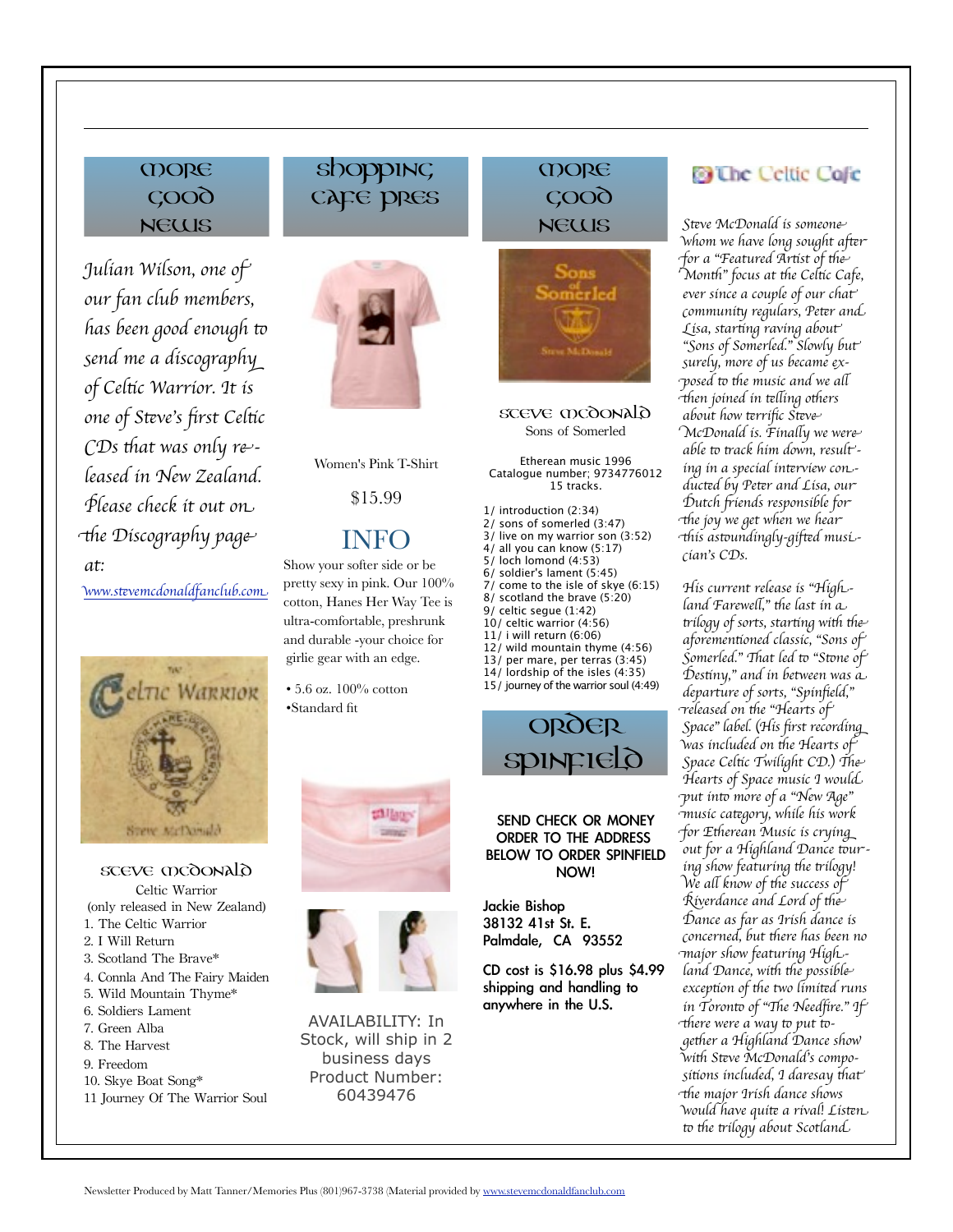and tell me that you wouldn't  $LOVE$  to see a stage production using this incredibly rich, powerful and moving music!

Highland Farewell is the story of the Great Clearances of Scotland as seen through the eyes of Steve McDonald... himself a grandchild of Scotland born in New Zealand, many genera .tions after "the clearances." For many, born as a result of those dramatic times, the Highland Farewell will be a striking revelation into who you are, why you are, and where you are.

Beginning in the early 1700s, not long after the battle of CuLloden, and finally ceasing in the<sup>,</sup> late 1800s, "The clearances" saw the demise of the Highland Clans. English landlords replaced the people of the land, known as "Crofters," with Cheviot sheep which returned a higher income. Those not killed at the hands of English forces Hed to places like Glasgow and London. Others were herded onto boats and sent to unknown lands, separated from family and loved ones. "The clearances" saw Scots travel to places such as Canada, where they created communities in Nova Scotia, Various parts of the United States, and onward to Australia, and New Zealand.

"The offshore Scots" had become a scattering of proud people, deprived of their heritage, and exiled from their homeland by their own people. Many parts of Scotland, to this day, still feel the effects of "the clearances," the population of certain areas having never recovered. ALthough unknowingly, many people in the United States, Canada, Australia, and New Zealand are direct descendants of these people.

Interview with Steve McDonald by Peter Korf and Lisa Veldkamp.

Q: Can you tell us something about yourself?



A: I was born and raised in Wellington, New Zealand wherefrom the age of 5 1 have been. learning and playing music -- I had a classical piano upbring ing but very quickly got into pop/rock music. In my first two bands I played drums, but once I started writing my own music I reverted back to keyboards. I was one of  $(if \text{ not the})$ first people in New Zealand to own a synthesizer (showing my age here!), writing and perform.ing many styles of music.

Q: When did you start writing?

A: About 1966 - 1967. At the time I was still playing drums but more and more leaning my way back <del>to</del> keyboards as my compositions became more musically demanding.

Q: How and when did you discover being a member of Clan McDonald and what does that mean to you?

A: It wasn't until 1992 that I became interested in my ancestry when a friend sent me a scroll containing a brief history of the name McDonald and Where it came from, etc. I was so taken by the powerful history of the whole clan system I decided to put the history to music and so wrote "Sons of Somerled." Clan McDonald have been very

receptive to my music and sent me a mountain of information. Which has enabled me to compile a trilogy of albums about the amazing history of Scotland. Being a McDonald, I feel I am a part of the history and therefore it has been very important<sup>.</sup> to portray the story of Scotland as accurately as possible.



Q: Knowing your music on the "Spinfield" CD, being instrumental synthesizer music which. I like very much, what made You switch over to Celtic songs and why?

A: The Spinfield albums are another side to my music and I hope to continue to produce albums in that genre, but after I discovered my Scottish roots I became very focused on my Celtic Connection.

Q: How did you experience your trip back to Scotland?

A: That was somewhat of  $a$ revelation to me. "South Pacific Scot."

Q: We find the album "Sons of Somerled" a great translation of the story behind the McDonalds, are there any songs on Which you would like <del>to</del> <del>te</del>ll us  $\tau$ more, to understand better, and if yes, which ones?

A: To me the songs that epitomize my true sentiments are Per Mare Per Terras which was the first song I wrote for the album, because it conveys the

standpoint from which I ap- $\gamma$ roached the project and that  $\gamma$ is, as a "grandchild" of Scot<sup>.</sup>land. "Sons of Somerled" was special to me because of the story of Somerled which is typical of the great stories that have come out of Scotland. All the songs have a story behind them. and I have tried to relay those stories as accurately as possible.

Q: What songs do you like most?

A: My favorites are "Come to the Isles of Skye", "Per Mare Per Terras" and "Live on my



Warríor Son"

Q: Can you tell us how the Clan McDonald felt about you writ'ing about the McDonalds?

A: The Clan centre helped me greatly to keep the whole project on the tracks and certainly saved me a lot of time with all the research required. I'm very greatful to Rob McDonald Parker who was then the International Director for the Clan, -for all his help in the early  $\overline{\phantom{a}}$ stages of research.

Q: We also got "Stone of Destiny" a while later, can you tell us something about the story that inspired you for writing -this follow-up CD, as they call ít?

A: During my research I came<sup>,</sup> across the story of the Stone of Destiny and was fascinated. With its turbulent history.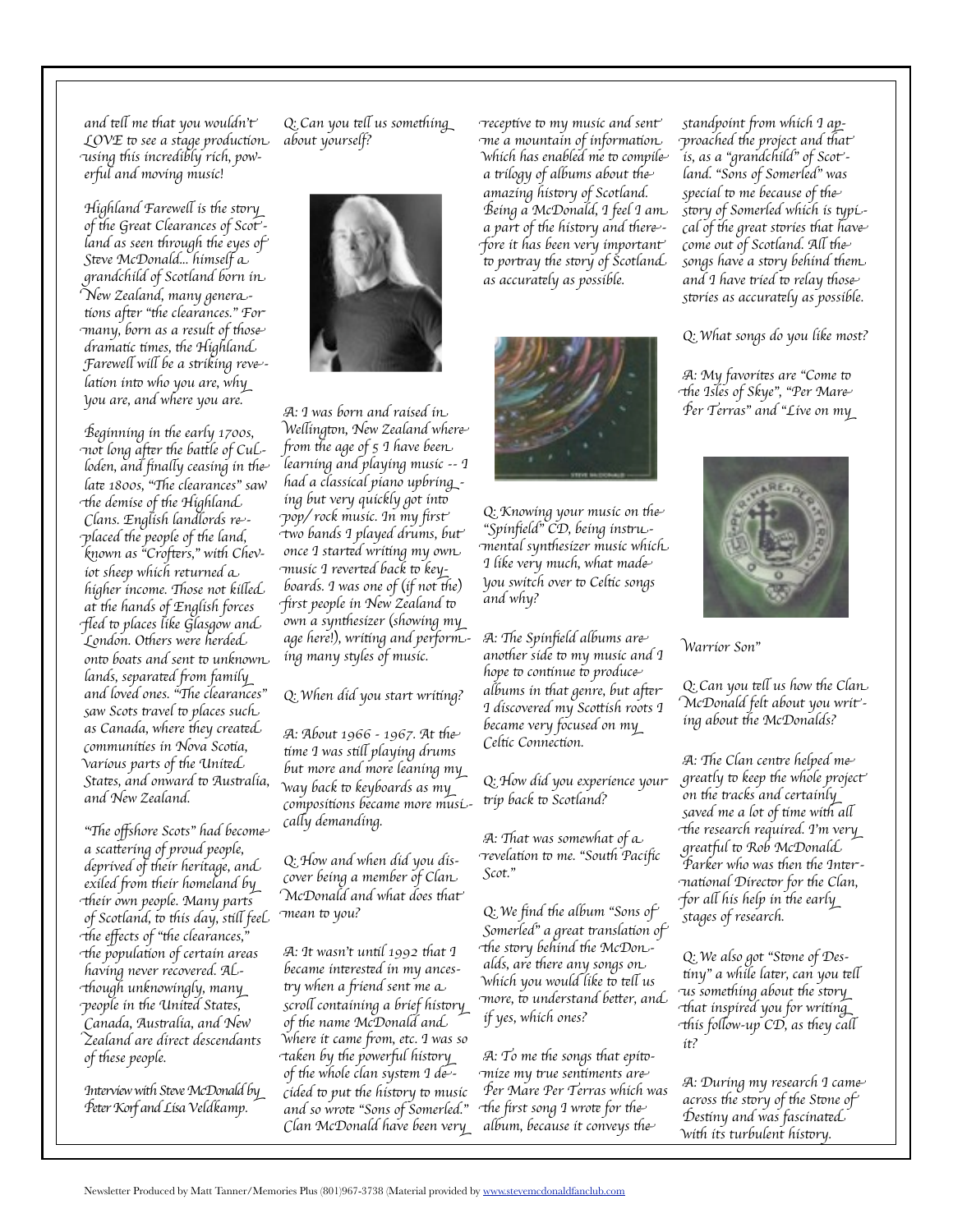Strangely enough, it was just' before the release of that album -that the English returned the Stone to Scotland which historically was a significant event in the Scottish history as every monarch since the Tenth Century had been coordinated on the Stone. It was taken from the Scots by Edward the First of England (the first battle featured in the film Braveheart) so its return was rather special. The Stone is believed to have special powers that have been. revered for centuries.

Q: Now we know that there will be a new album, "Highland. Farewell," is this also a followup on the former two albums?

A: "Highland Farewell" is in a Way the final chapter for my research, so I look at the three albums as a trílogy.



Q: Will you continue writing Celtic songs or go back to the synthesizer?

A: I'm not sure at this stage. I feel I would like to take the Celtic thing a stage further. I do have some ideas but I'm not Willing to discuss them at the<sup>,</sup> moment, but I can say that What ever I do next will be in context with what I have done in the past. It's all links in the chain - 1 do what 1 am sincere about.

 $Q:$  How do you experience the reactions coming from the Celtic population?



Q: Can you already tell us something about this CD, and What it's about?

A: It is about the highland "clearances" which saw the demise of the highland clans. The Wealthy landlords evicted the<sup>.</sup> tenants of the land by the thousands, and some who refused to go were burned alive in their houses. In many cases they were herded onto ships and sent away to Canada and the United States with only the shirts on their backs. The ones who survived are the peopleresponsible for bringing the Way of Scotland to the "New world," hence there are people-



A: I've had very good reactions on the whole, the hard core purist" may have some problem with my big production, in-your-face approach, but Tve had some good feed-back from people who are passionate about the history of Scotland. I think it's all about personal perception.

 $Q$ : Are there more CD's avaiLable you think we should know about?

recordings which are probably not relevant now.

 $Q:$  Will we be able to see you. performing live on stage? We would like to know more about touring dates and the countries you're going to perform.

A: This year I am touring the USA. In September - October, With Hollie smith opening, then back to New Zealand, but we are looking at a UK tour next year and would love to take in some European cities as well, I Will keep you posted on this.

Q: Is there a web site on which We can follow you, or any línks of interest?

A: Etherean Music has a web site with most of my information on and certainly any touring information will be on that.

Q: It seems there are different Versions of "Sons of Somerled," one with a multimedia part and one without; is there a second Versíon?

A: The one with the multimedia -part is the international release, the other is the New Zealand version which contains two or three songs not otherwise released. The same with another



album I released only in New -Zealand called the "Čeltic War  $\tau$ íor" whích is a compilation of some songs from the USA "Sons of Somerled" and "Stone of Des-

tiny." It's all rather confusing, from now on all releases will contain the same material.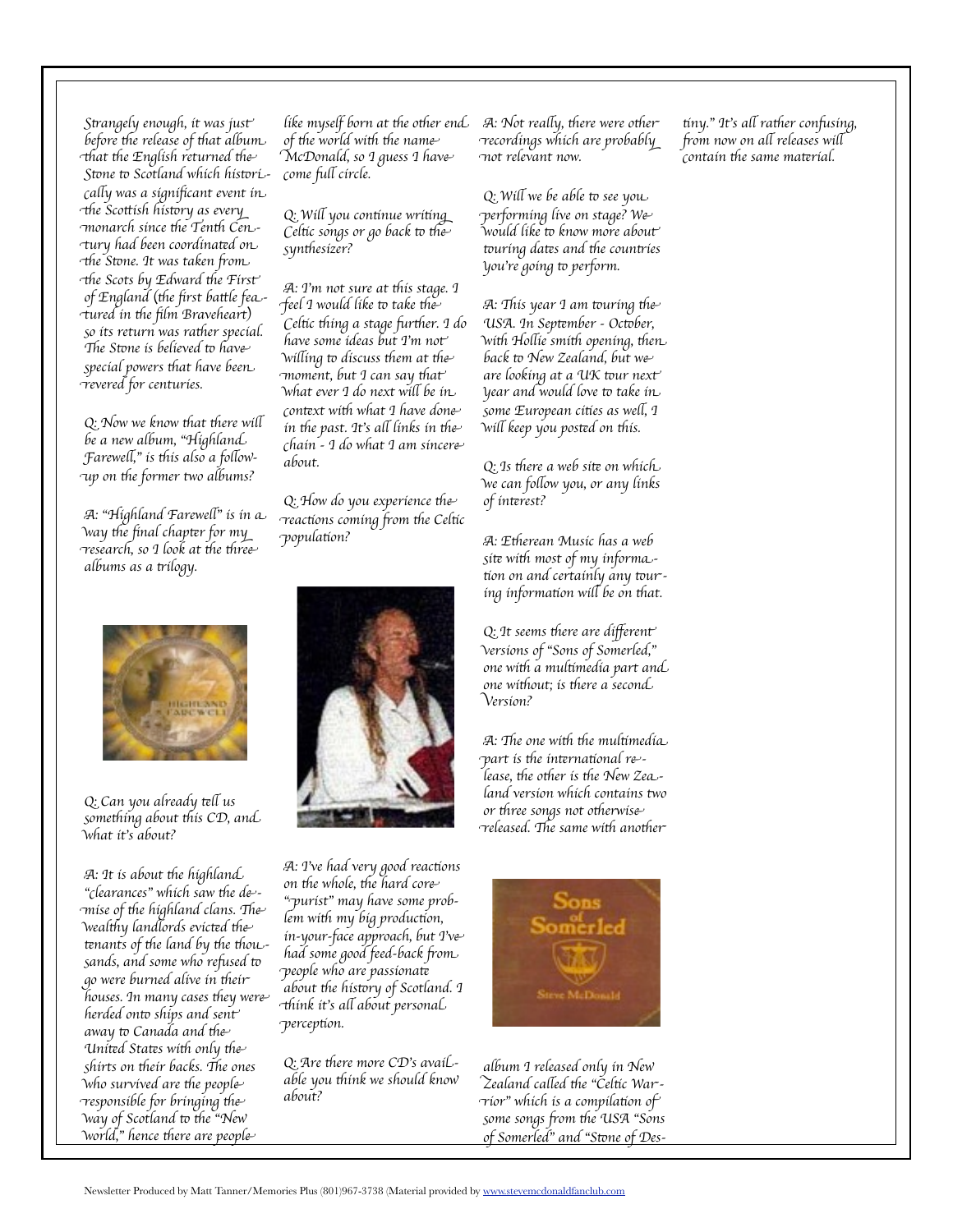# Jackie Bishop

I started the club because I was dying to know more about Steve--and see him play his music, which I never have. But every time I wrote to Etherean and asked, Dorie said, "no, there's not a fan club". So one day I thought, why don't **I** start one. I asked Dorie, and she said it was fine if I wanted to. So I asked her for some pictures, and she said she would send me some. I waited and waited, and reminded her. Finally I looked on the back of the Legend CD and called Etherean and talked to her. We talked for quite a while and she asked me lots of questions,



then she said she wanted to talk to Steve about it and make sure it was all right with him. The next day she called me back and said he was all for it, and was it all right if she gave him my email address....well, after I picked myself up off the floor, I said YES!!!! He emailed me, and I told him what I wanted to do with the website, and he said GREAT! I found someone to help me get started, and teach me about having a website, and finally got it up late last September. So the Fan Club Website is a year old this month!!

I really love the fan club and the people in it, and enjoy doing the website so much! It's lots of fun! I love hearing from people, getting their input and hearing their suggestions. I try very hard to do the things they want, and answer all their questions. I really love it!

Our trip to Scotland and England was the vacation of a lifetime! Dan and I stayed with friends, Lynn and Larry, in Liverpool. Lynn and I started writing 40 years ago, and have been friends ever since. We visited a lot of places I had wanted to see most of my life, and listened to Steve's music throughout the entire trip. Hearing Steve sing **Loch Lomond** as we

stood on the "bonny bonny banks" was an awesome experience, and **Per Mare Per Terras** has new meaning for me now. We went through Glasgow, stayed in Stirling and visited the Wallace Monument (246 steps straight up a winding stone staircase) and Stirling Castle, where I purchased some of Steve's CDs. Then we went to Perth, to visit my own ancestral castle, called Huntingtower Castle. (If you like history, look it up on the internet, along with the Ruthvens, my ancestors, who were a dastardly bunch) After our own private tour (complete with another stone spiral staircase), we headed for Edinburgh, which is the most beautiful city I have ever seen. We toured Edinburgh Castle, where I purchased more of Steve's CDs, (and climbed more spiral stone steps) then Dan and I walked the Royal Mile (which seemed like the Royal Two Miles, walking the crowded and cobbled street) to Holyrood Palace (where one of my ancestors committed a very dastardly deed in the time of Mary, Queen of Scots). That night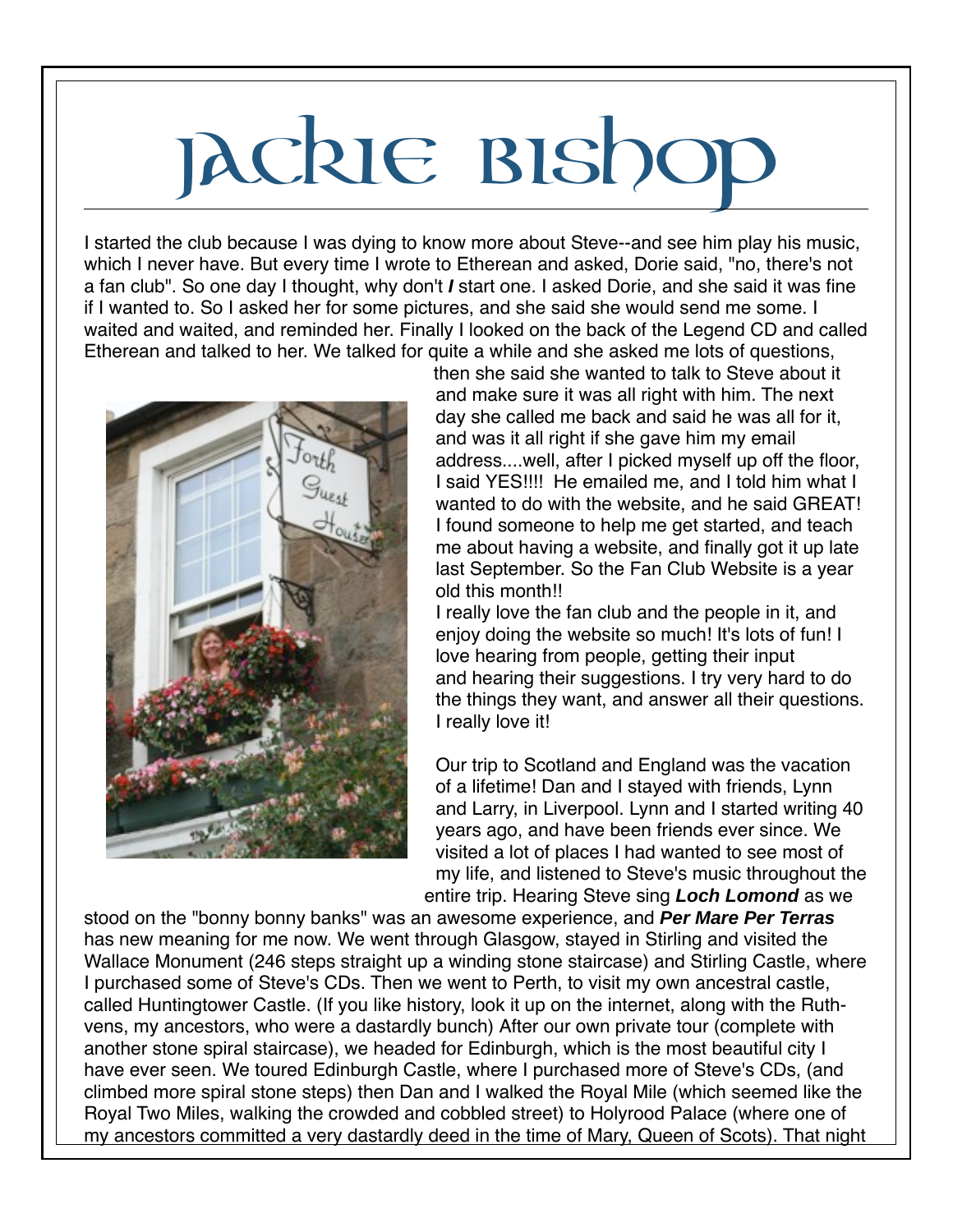

fantastic birthday I ever had!

we saw the Edinburgh Tattoo, on the Esplanade of Edinburgh Castle. It was a beautiful and moving experience none of us will ever forget.

Next we set our sights for York, England, where we met with Anne Outterson, a fan club member and new friend, and her husband, Malcolm. They showed us around their beautiful and historic city. We had a wonderful time together, but it was over much to soon, We said our good-byes and headed back to Liverpool for a day of rest.

We boarded a train the next day for London, where we rode the London Eye, high above the Thames River, and saw Big Ben, Trafalgar Square, Tower Bridge, the Tower of London and Westminster Abbey. We rode the "underground" everywhere, and each time as we stepped from the platform into the "tube", we heard a resounding "Mind The Gap!" London was amazing! But after a couple of days in London, we boarded the train again, and set off for Liverpool once more.

The next day was my birthday, and we did something I have waited 40 years to do--we Ferried Across The Mersey! Lynn brought champagne, and we had a toast to dreams coming true! That night we went out to a pub meal with friends and her family--and it was the most

The following day we drove to Wales in the ever present rain, and visited the walled town of Conwy, and Conwy Castle, both old and awesome and full of history.

Next we were off to Warwick Castle, in the city of Warwick. Fortunately the sun shone on us that day. There was a joust scheduled for one of the events, and I didn't want it to be rained out. I love a good joust! And it was! And the castle was fantastic, too! Unfortunately, I had the



brilliant idea to walk on the ramparts, and Dan went along with everything I wanted to do, so we joined the queue. That's when it began to rain. As we entered the dark passageway and began climbing that stone spiral staircase I began to wonder if I had made such a smart decision. The steps went on forever! At last we reached level ground--and it was pouring with rain, and no shelter! So back into another passageway of relentless climbing to the next level--not much of a choice, climb steps or stand in